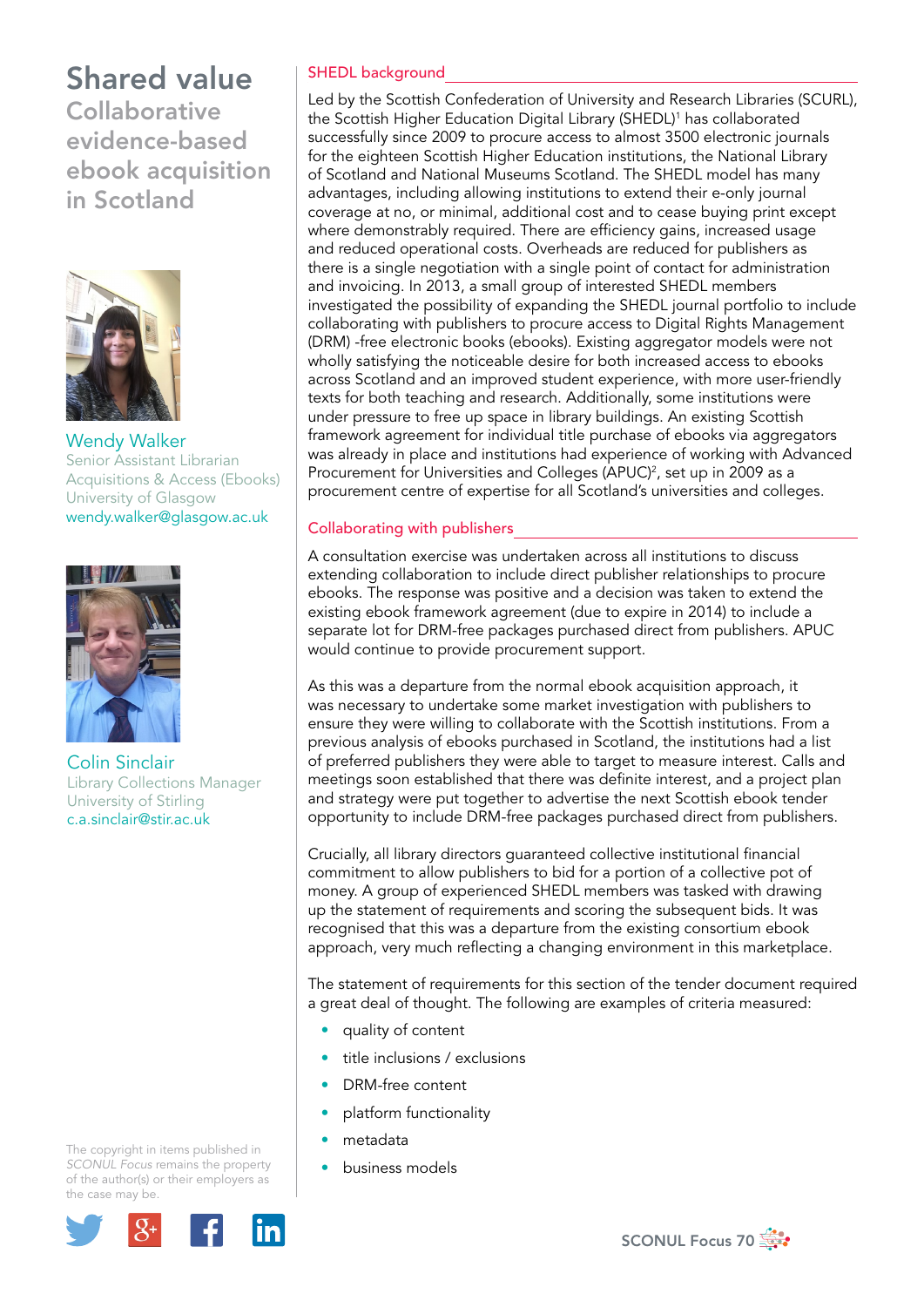**Collaborative** evidence-based ebook acquisition in Scotland

Business models generated the most discussion. The institutions wanted to ensure value for money, but they were also prepared to be innovative in their approach to identifying suitable models. A number of models were included in the tender specification, including (but not limited to) outright purchase, full lease and access- and evidence-based selection.

The institutions were very interested in the access- and evidence-based selection model, which normally offers annual lease with a proportion of the lease fee being allocated for the acquisition of heavily used titles in perpetuity at the end of the lease period. There was some experience of using this model at an institutional level amongst SHEDL institutions and there was positive feedback. Outright purchase can be prohibitively expensive, and lease can give good access with no retention of titles after cancellation. Evidence-based selection can offer a good mix of access, ownership of content and affordability. The market investigation with publishers concluded that although evidence-based acquisition was becoming increasingly popular at an institutional level, there were fewer consortium deals, and some publishers were not at the stage of even offering this model.

It was recognised that each publisher's offer could be unique, but the tender process forced them to compete for available funds by offering content on attractive, affordable models. There was a great deal of interest from publishers in the process, and ten of them were allocated a place on the framework agreement. A further mini-competition process eventually narrowed down six affordable deals with key academic publishers: Palgrave, Springer, Elsevier, Wiley, Sage and Oxford University Press. These six deals offered access to over 35,000 DRM-free ebooks for all SHEDL institutions. The deals varied in nature and both lease and outright purchase were included. Several publishers put forward offers for an evidence-based model, and three (with Sage, Oxford University Press and Palgrave) were successfully implemented. Most did not have existing models in place but were willing to work with SHEDL on this innovative approach.

### Evidence-based model

Most SHEDL libraries had experience of applying evidence-based selection, but they had not done so collectively, so careful thought was required in order to ensure the correct approach. While it was felt that all SHEDL members should benefit, it was noted that larger institutions were making a greater financial contribution in cash terms, and were also making most use of the content. Ensuring that all contributing libraries saw a material benefit and could point to successful perpetual ownership of key content for their own institution was important.

The value of the evidence-based selection varied from publisher to publisher. One of the key variables between the bids was the 'multiplier' applied to the value of the selected work to allow access for all. Another was the amount of lease fee permitted to acquire content in perpetuity at the end of the contract period.

While the collaborative selection process ensured that all SHEDL members have access to all selected titles, this benefit may not be obvious to a small specialist library with more niche requirements. Equally, larger sites may not see the benefit of having access to more esoteric material. A balance between these two apparently competing factors was important in planning the selection process.

#### Process

Given this apparent conflict, the methodology used to agree the final selection of titles under the evidence-based model used a combination of approaches:

The copyright in items published in *SCONUL Focus* remains the property of the author(s) or their employers as the case may be.



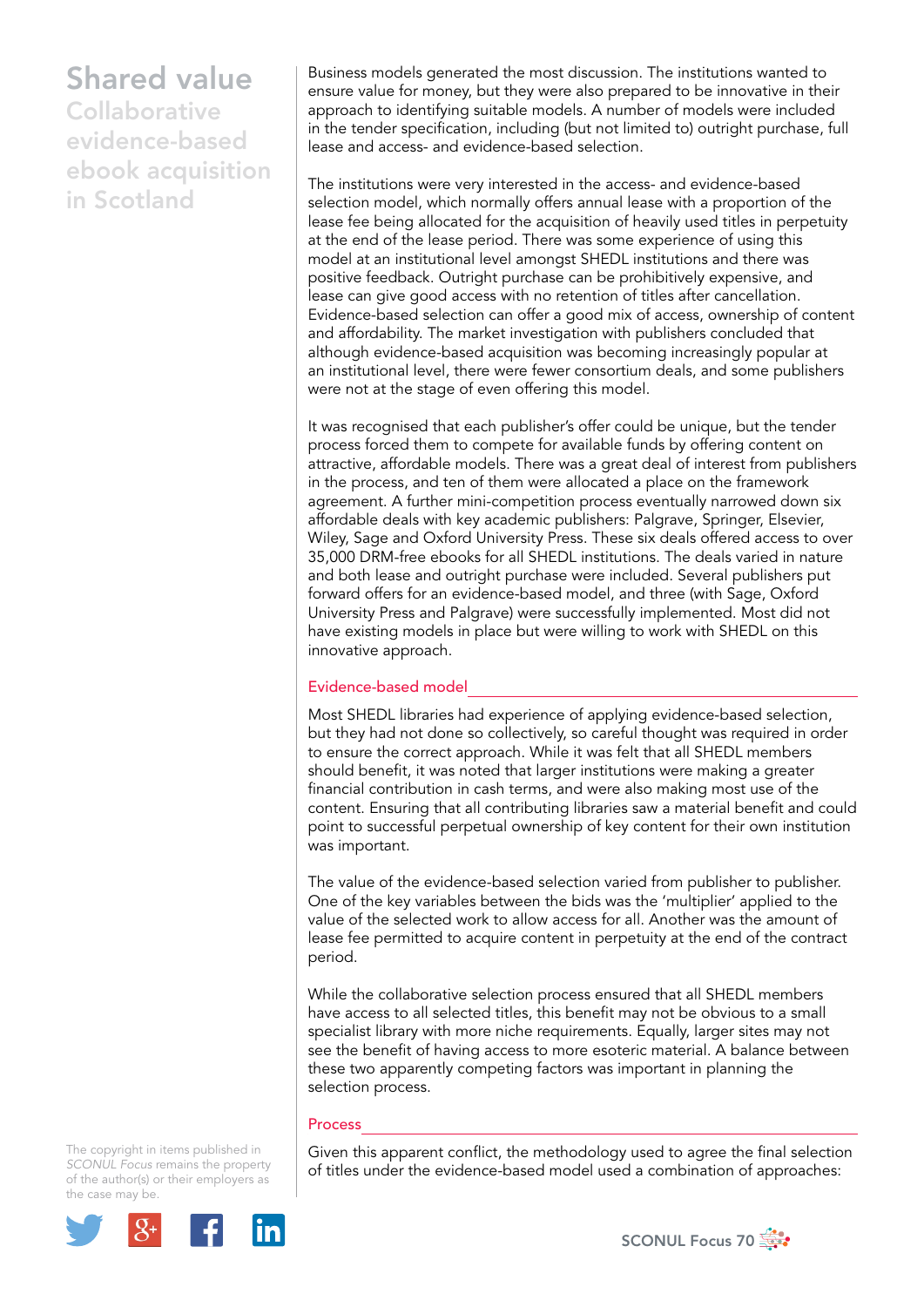**Collaborative** evidence-based ebook acquisition in Scotland

- *• Collective use*. Titles with highest use across the sector. The larger institutions tend to benefit most here as larger user bases generate more use.
- *• Subjectivity*. Individual libraries were asked to submit their own 'selections' according to their own criteria – e.g. presence on reading lists, local use data or local subject interest.

In deciding which titles to retain, a number of additional factors were considered, such as:

- Multi-library use: use across a high number of libraries pushed items further up the selection list.
- Recent use: when evaluating use across the whole framework period, as we had to do for one publisher, recent use scored more highly than high use that was a year or two older.
- Cost: very high cost items, unless used by all SHEDL members, tended not to make the selection. Paradoxically, very low cost items without cross-library use were also eliminated, as they were easier for individual libraries to afford.

Representatives of the SHEDL group were then tasked with collating this data into a final agreed evidence-based selection, up to the agreed value and taking account of any multiplier, before submitting to the group for final approval. They were also responsible for ensuring libraries were informed of any titles that had not 'made the cut' and for which local arrangements would need to be made.

## **Reflection**

There have been many benefits to evidence-based selection at a consortium level. However, there are also many challenges, some of which require considerable thought before further agreements are entered into.

### Benefits

- SHEDL has consistent extended access to DRM-free ebook content from key academic publishers. This supports teaching and research.
- In addition to a heavily discounted average cost per title, there are also cost reductions and efficiency gains for processing orders.
- SHEDL has developed closer working relationships, with successful collaboration between libraries of differing sizes and specialisations.
- There is encouraging use for these titles across Scotland.
- The evidence-based approach has delivered content that we know is of value to our users and we are able to use the success of the initiative to promote the work of the library. Many of us have access to content we could not have afforded otherwise – our e-collections have more depth as a result.
- The number of items retained in perpetuity is now in the thousands, in terms of processing, so this is a much more efficient way of growing collections than title-by-title selection.

## Challenges and lessons learned

- Usage data: standard COUNTER data was not always helpful and we relied upon publishers to provide timely bespoke usage information to aid the decision process.
- Metadata (specially once the SHEDL-specific portfolio of titles was agreed): some publishers struggled, and continue to struggle, to deliver MARC records for the collections we now have as a consortium.

The copyright in items published in *SCONUL Focus* remains the property of the author(s) or their employers as the case may be.